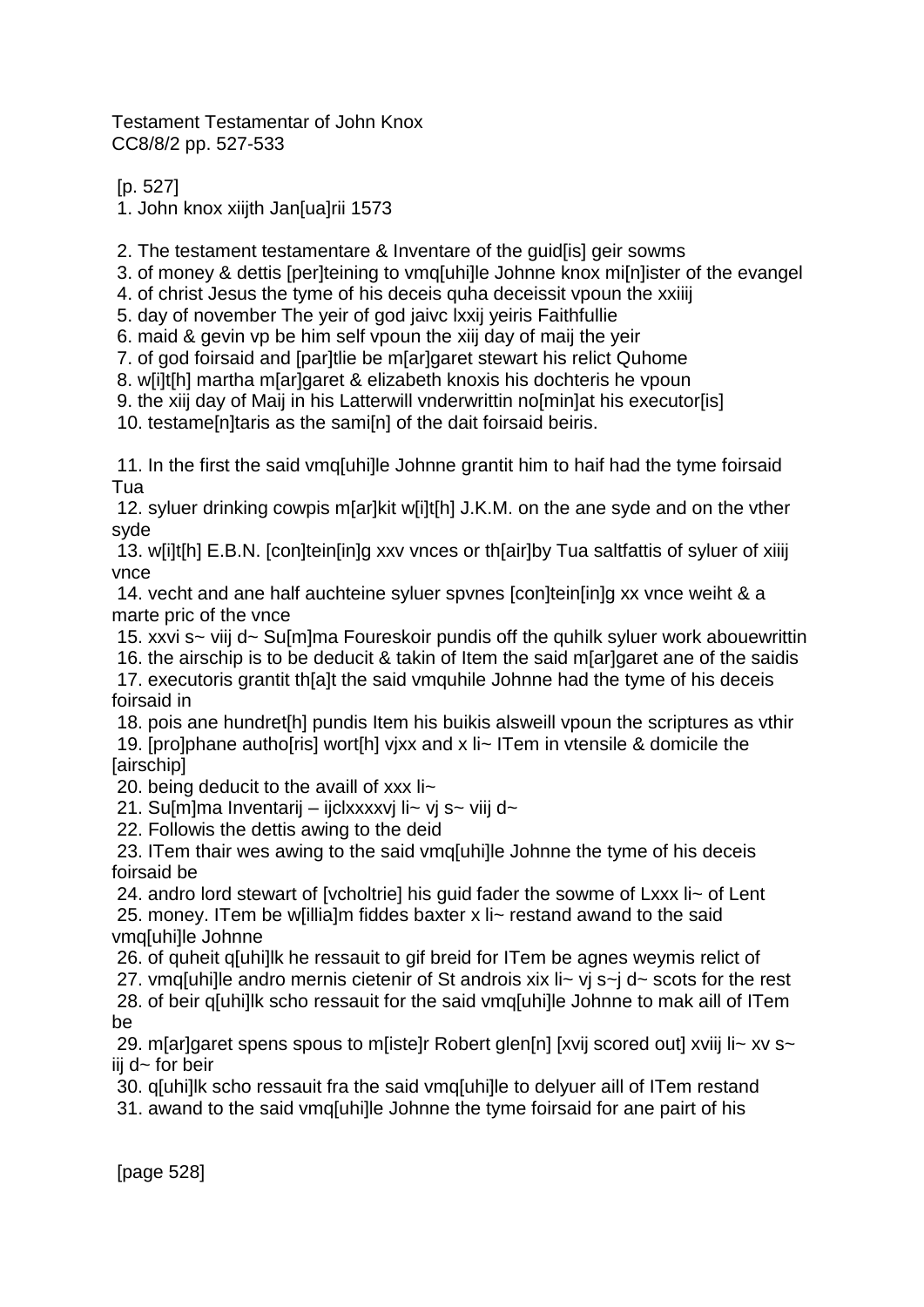32. pensioun q[uhi]lk he had furt[h] of the kirk of hadingtoun be the [per]sones following

33. the [victuales] vnderwrittin of the yeiris & cropes p[r]ice vnderspecifeit 34. viz of the crope & yeir of god jaivclxxi yeiris be James fiddes for 35. ane p[ar]t of his teyndis of the Nu[n]land Liand in the parochin of hadingtoun 36. Ane boll of quheit ane firlote beir vij bollis aittis Be Adame 37. Ethingtoun in quhitrig ane boll of quheit sex bollis aittis price of the boll 38. of quheit the said yeir L s~ price of the boll of beir the said yeir twa 39. m[er]kis and price of the boll of aittis the sam[in] yeir xx s~ Sum[m]a xix li~ 40. xiij s~ iiij d~ ITem be the said James fiddes for his teyndis of the saidis landis 41. of Nu[n]land of the crope & yeir of god JaivcLxxij yeiris ane boll of 42. quheit ane boll ane firlote beir sevin bollis aittis Be James oliphant 43. & robert hepburne for thair teyndis of the land[is] of Stenestoun Liand within 44. the said parochin the said yeir sex bollis quheit sex bollis beir and 45. xx bollis aittis Be the said adame ethingtoun in quhitrig for his teyndis 46. of the said[is] land[is] the said yeir ane boll of quhiet ane boll of beir & sex 47. bollis aittis Be Johnne gulanis wyfe in aulderstoun for hir teyndis th[air]of 48. of the yeir foirsaid twa bollis quheit twa bollis beir and viij bollis aittis 49. Price of the boll of quheit the said yeir L s~ price of the boll beir the 50. said yeir twa m[er]kis & price of the boll aittis the same yeir xx s~ Su[mm]a 51. Lxxix li~ xiij s~ iiij d~ ITem restand awand to the said vmq[uhi]le Johnne the 52. tyme of his deceis foirsaid be the p[er]sones following the sowmes of money & 53. victuale vnderwrittin as for ane p[ar]t of his stipend assignit to him for susten[in]g 54. in the ministrie of the said crop & yeir of god JajvcLxxj yeiris In 55. the first be Margaret haldane Lady Colingtoun for the Lambes terme 56. in the said yeir xxxiij li~ vi s~ viij d~ Be M[iste]r Robert wynrahame Collector 57. of fyfe xxxiij li~ xvij s~ for the said vmq[uhi]le John[ne]s victuale of the said pensioun 58. sauld be him the said yeir Be robert bennet thre firlottis quheit price 59. of the boll Ls~ Su[mm]a xlvij s~ vj d~ ITem restand awand to the said vmq[uhi]le 60. Johnne the victuale vnderspecifeit as for ane [par]t of his said stipend the crop 61. & yeir of god jaivcLxxij yeiris In the first be williame m[ar]thingstoun in 62. Inueresk thre bollis tua firlottis tua peckis quheit Be williame vernor

63. thair tua bollis tua firlottis thre peckis quheit Be George forman th[air] thre

64. bollis tua firlottis tua peckis quheit, Be robert dowglas thair thre bollis

65. tua firlots tua peckis quheit Be Johnne coamistoun in monktounhall

- 66. thre bollis thre firlottis quheit Be Johnne Kerss [th[air]] thre bollis ane firlot
- 67. tua peckis quheit Be thomas thomsoun th[air] tua bollis tua firlottis tua peckis

68. quheit Be adame wricht tua bollis ane firlot quheit Be williame

69. Johnestoun foure bollis ane firlot quheit Be dauid hill in Inuersk ane

70. boll thre firlotts thre peckis quheit extende[in]g to tua chalder quheit

### [page 529]

71. price of the boll of quheit the said yeir Ls~ Su[mm]a Lxxx li~ Be helene [townis] 72. relict of vmq[uhi]le richard prestoun of quhithill ane chalder beir Be jonet Betoun 73. in litill monktoun ellevin bollis beir Be williame wanchop of nidry marschell 74. for the teyndis of the land[is] of Calcoittis thre bollis beir Be Johne hill of that ilk 75. twa bollis beir Be the tennentis of the parochin of kynglassie four chalderis 76. beir as followis Be Johnne boswall in gaitmylk ane chalder beir williame 77. swyne th[air] viij bollis beir george tod in ky[n]nethmonth ane chalder beir helene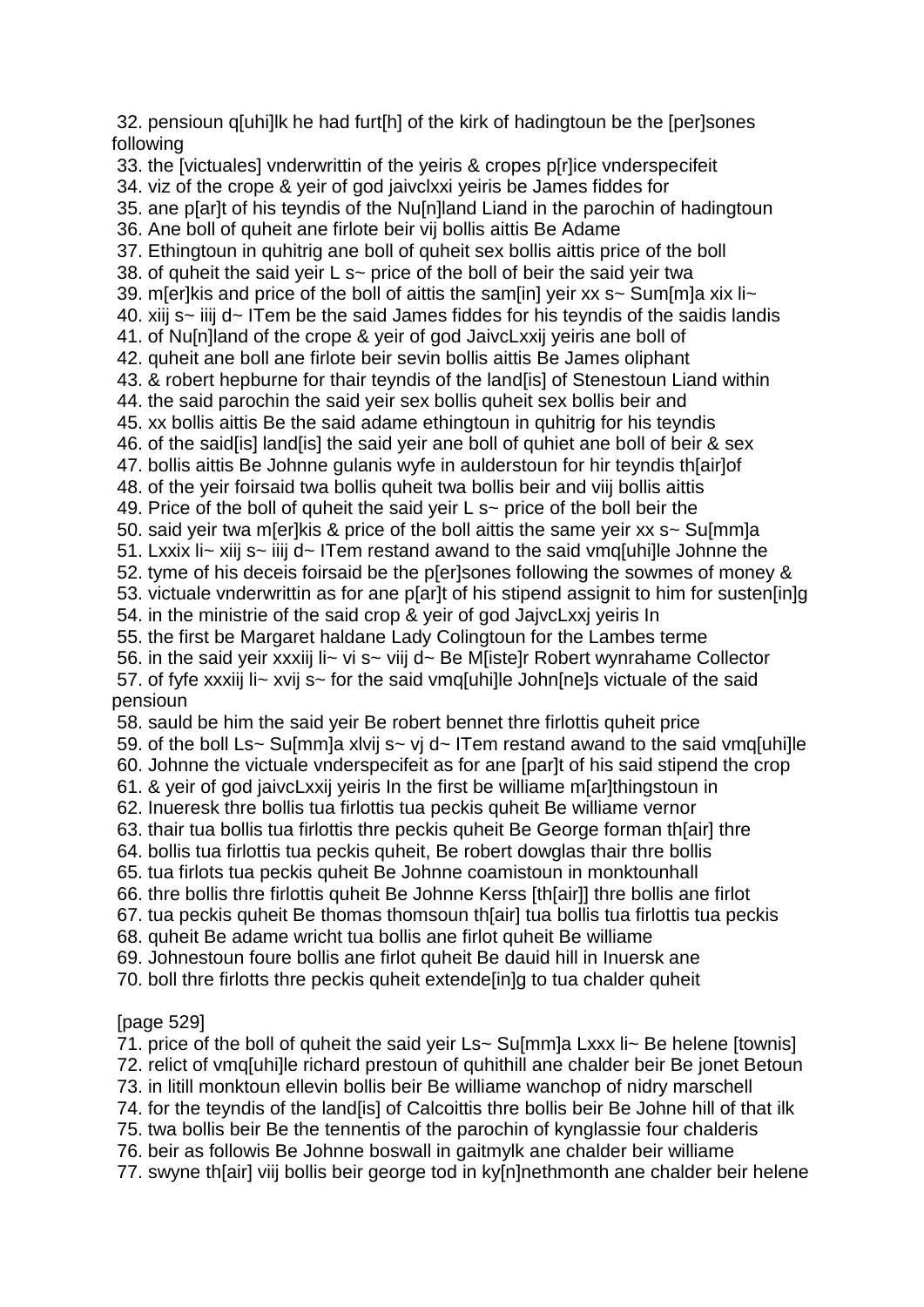78. mertyne in kynglassie and w[illia]m boswall hir sone tuelf bollis beir w[illia]m

79. boswall in stintoun xij bollis beir extende[in]g in the haill to sex chalderis beir 80. price of the boll or heid tua m[er]kis Su[mm]a ane hundret[h] twentie aucht pundis

81. Be the tennentis of the parochin of newbirnshyre in fyfe some chalderis

82. aittis as followis viz: williame disthingtoun in rameldry fourtene bollis aittis

83. Thome alcheno[u]r th[air] xiiij bollis beir Johnne young in the coitts sex bollis aittis

84. Be dauid sympsoun th[air] sex bollis aittis and be andro [-] thair sex

85. bollis aittis Be dauid Johnesoun in montturpie aucht bollis aittis Be

86. [-] sympsoun foure bollis aittis Price of the boll or heid xx s~

87. Su[m]ma Lxiiij li~ ITem resting awand to the said vmq[uhi]le Johnne the sowmes

88. vnderspecifeit as for ane [par]t of the syluer of his said stipend of the said

89. yeir of god JajvcLxxij yeiris In the first be James rig of carberry

90. for the half teynd of cowsland xxxiij li~ vj s~ viij d~ Be  $[-]$ 

91. Lady edmestoun spous to andro ker of hirsell kny[gh]t for the vth[er] half of the teyndis

92. of the land [is] foirsaid [is] xxxiij  $\mathbf{I}$  is  $\sim$  viij d $\sim$  Be the said m[ar] garet haldane

93. lady colyngtoun for the teynd of haillis Lxvi li~ xiij s~ iiij d~ Be Robert

94. bennet xxxiiij li~ vj s~ viij d~ Be m[iste]r James macgill of rankelo[u]r nethir

95. for his males of the land[is] of pinkie for the t[er]mes of witsonday & m[ar]tymes

96. In the said yeir of god Jajvc Lxxij yeiris Li lib~ vj s~ viij d~ And also

97. resting be hime of the makes of the land[is] foirsaid of the yeir of god Jajvc

98. Lxx yeiris xlv s~ viij d~ Be the executor[is] of vmq[uhi]le gilbert edmastoun

99. resting be him of the males of the land[is] foirsaid of the yeir of god Jajvc

100. Lxx yeiris xlv s~ viij d~ Be the executors of vmq[uhi]le gilbert edmestoun 101. for the males of the land[is] of wowmet of the t[er]me of m[ar]tymes the said

yeir of

102. god Jaj vc Lxij yeiris xxii Li~ viijs~ Be Jonet betoun for the males of litill

103. monktoun nyne pund[is] Be the said [-] lady edmestoun

104. & archibald prestoun of wallefeild for the males of netollun xiiij li~ xi s~ vj d~

105. Be James rig of carberry for the maill th[air]of xx li~ ITem be [-]

106. [-] of nidry for the males of calcottes thre pund[is] Be Robert

107. Dowglas in Inueresk for his males iij lib~ xix s~ iiij d~ Be W[illia]m m[ar]chinso[u]n

108. th[air] for his few maill xxvij s~ x d~

[page 530]

109. Su[m]ma of the dettis abouewrittin awing to the deid viij C xxx li~ xix s~ vi s~

110. Na dettis awing be the deid

111. Su[m]ma of the Inventare w[i]t[h] the dettis awing to the deid Ljaj jC xxvj li~ xix  $s$ ~ vi d~

112. To be diuidit in thre [par]tis the deidis [par]t th[air]of extendis to iijC Lxxv li~ xiij  $s$ ~ ii d~

113. Followis the lattirwill and legacie

114. Lord Jesus I [com]mend my trublit spreit in thy [pro]tectioun & defence and thy 115. trublit kirk to thy m[ajes]tie Becaus I haif had to do w[i]t[h] [dyuerss] [per]sonages of the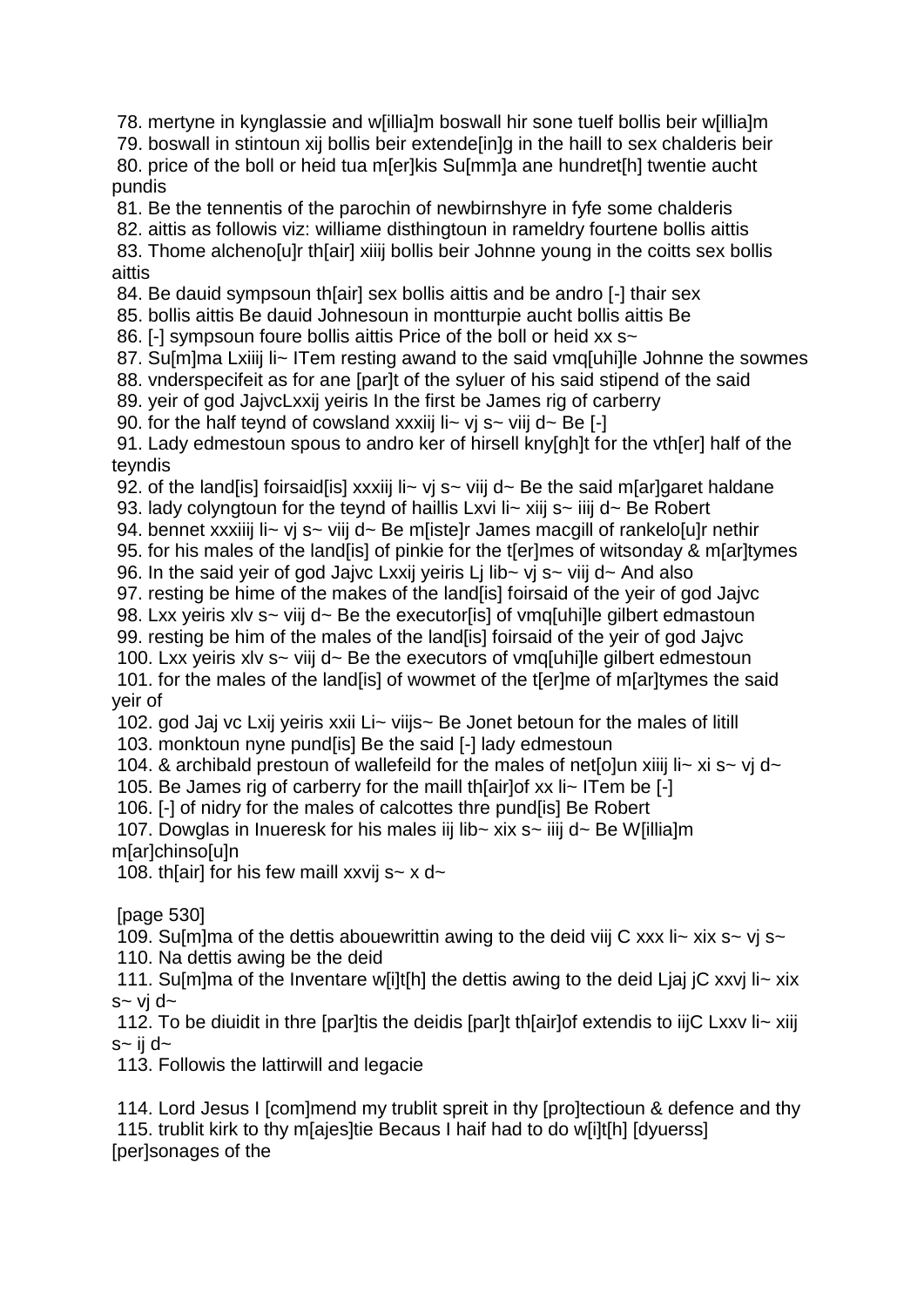116. ministrie q[uhair]unto god of his mercie erectit me w[i]t[h]in this realme my dewetie

117. cravis that I sall leve vnto thai[m] ane to now ane testimony of my mynd

118. And first vnto the papists and to the vnthankfull warld I say that althocht

119. my lyfe hes bene vnto thai[m] odious and that oftintymes thai haif socht my

120. destructioun & the destructioun of the kirk q[uhi]lk god of his m[ajes]tie hes pa[r]tit

121. within this realme & hes alwayis preservit & kepit the samin fra thair 122. crewale Int[er]prysis yit to thai[m] I am [com]pellit to say that [onles] thai spedelie

123. repent my de[par]ting of this lyfe salbe to thai[m] the gretest calamitie th[a]t euir 124. yit hes apprehendit thai[m] sum small apperance thai may yit haif on

125. my lyfe gif thai haif grace to se ane deid man haif I bene almaist

126. thir tua yeiris lastbipast And yit I wald that thai suld [rypelie] [con]sidd[er]

127. in quhat better estait thai & thair ma[jes]ties standis in thaim it hes done befoir

128. and thai haif hard of lang tyme befoir threatint bot because thai will not

129. admit me for ane admonis[h]er I gif thai[m] ouir to the Jugement of him

130. quha knawis the hairtis of all and will disclose the secretis thairof

131. in dew tyme and this far to the papists To the faithfull god befoir

132. his sone Jesus christ and befoir his halie Angellis I [pro]test that god

133. be my mouth be I neuir sa abiect hes shawin to yow his trewth

134. In all simplicitie Nane I haif corrupted nane I haif defraudit merchandice

135. haif I not maid to gods glorie I write I of the glorious evangell

136. of Jesus christ bot according to the messenger of the grace grannted

137. vnto me I haif dividit the sermont of trewt[h] in Just [par]tis beatin doun

138. the pryde of the proude In all that did declair th[air] rebellioun agains

139. god according as god in his law gevis to me yit testimonie & raising vp 140. th[con]sciences trublat with the knawlege of th[air] awin synnes be the

# declaring

141. of Jesus christ the strenth of his death and the michtie operatioun of his

142. resurrectioun In the hartis of the faithfull off this I say I haif ane

143. testimony this day in my [con]science befoir god how that evir the warld

144. rage Be co[n]stant th[air]foir in doctrine that anis publictlie ye haif

145. professit Lat not sclandrous dayis draw yow away fra Jesus christ

146. Nathir Lat ye prosperitie of the wickit move yow to follow it nor thaime

## [page 531]

147. For howsaeuir it be that god appeiris to necglect his awin for ane seasoun 148. yit he remains ane Just Juge quha nathir faith nor will Justefie the 149. wickit I am not Ignorant that mony wald that I suld entir in [paar]ticulare 150. determinatioun of thir p[rese]nt trubles To quhome I planelie and simplie 151. a[nswe]r that as I neuir excedit the boundis of godis scriptures Sua will I 152. not do in this [par]t by godis grace Bot heirof I am assurit be him quha 153. nathir can dissave nor be dissavit that the castell of edinbur[ch]t in the q[uhi]lk 154. all the murther all the truble & the haill distructioun pf this puir [com]mon 155. weill wes Inventit & as our awin dismay witnes by thaim & by thair 156. ma[n]tenariswes put in executioun sall cum to destructioun mantene it 157. quha salist The destructioun I say of body & saule except thai repent 158. I Luik not to the mome[n]tary [pro]speritie of the wicked ye not altho[ch]t thai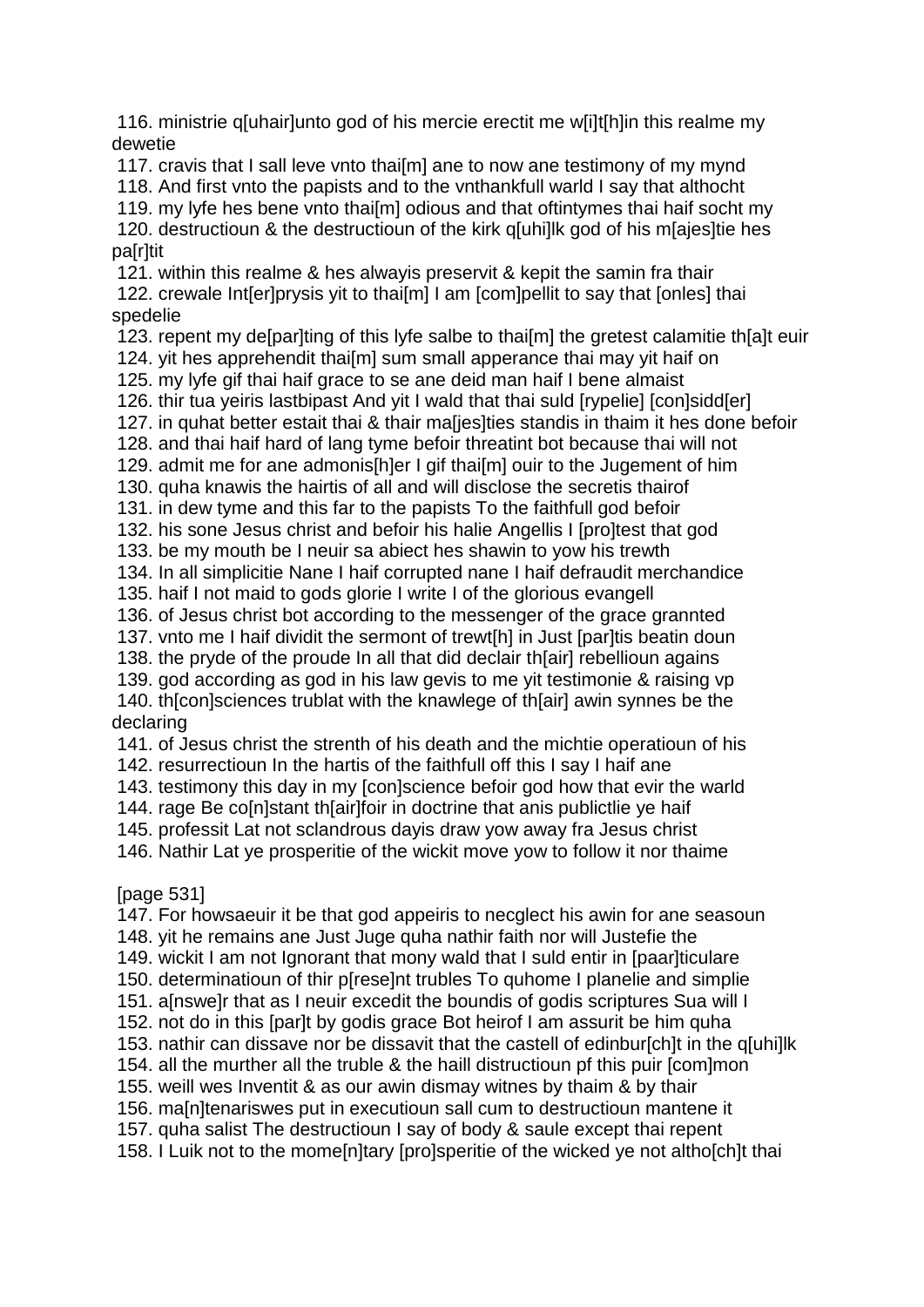159. suld remane [con]queroris to the cu[m]ing of o[u]r lord Jesus bot I luik to this sentence

160. that quhasaeuir scheddis Innocent bluid defyles the land & [pro]vokis godis

161. wraith agains him self and the land vntill his bluid be sched agane

162. be ordor of law to satisfie godis anger This is not the first tyme that

163. Ye haif said this sentence altho that mony at all tymes stirrit at sik

164. severitie I yit afferme the same being reddy to entir to gif compt

165. befoir his maiestie of the stewartschip he [com]mittit vnto me I knaw in

166. my death the Rumo[u]ris salbe strainge bot be ye not trublit abone me for

167. belouit in the lord Jesus Bot yit agane I say remane [con]sta[n]t in the

168. trewt[h] and he quhairof his m[ajest]ie send me [con]ductit me & [pro]sperit the

169. work in my hand agains sathan will [pro]vide for yow abundantlie

170. quhen that ethir my bluid sall watter the doctrine taucht be me

171. Or he of his m[ajes]tie vth[er]wayis [pro]vide to put ane end to this my battell My

172. executors I mak [con]stitute & ordane m[ar]garet stewart my spous martha

173. m[ar]garet & elizabeth knoxis my docht[er]is and the faithfull to be or samen.

174. To my tua sons nathanaell and eleazane knoxis I vnsened the leis

175. that same benedictioun that th[air] dairest moder m[ar]iorie bowss left vnto

176. thai[m] To wit th[a]t god for his sone christ Jesus saik wald of his mercie

177. mak thai[m] his trew feueris and als vpricht worschipperis of him as

178. ony that euir sprang out of abrahmes loyns quhairto now as than

179. I fra my trublit hart say amen Farther I haif delyu[r]it be maister

180. Randulphe to m[iste]r Robert bowss [sch]eriff of the bischoprik & bruder to the

181. said mariorie my vmq[uhi]le dairest spous the sowme of fyve hundreth

182. pundis of scottis money to the vtilitie & [pro]ffett of my s[ai]ds tua sons The 183. q[uhi]lk money is that [par]t of substa[n]ce that fell or [per]teinit to thai[m] be the

### dettis

184. of m[ar]iorie bowss thair moder of blissit memory And augme[n]tit be me

185. as I myt or may spair to mak out the said sowme for I ressauit of th[air]in

186. but ane hundret[h] m[er]kis sterling q[uhi]lk I of my povirtie extendit to fyve hundret[h]

187. pundis scottis and that in [con]tentatioun[n] of the bairnis pairt of geir q[uhi]lkis

## [page 532]

188. may fall to thai[m] be my dettis ITem I leif to my saids tua sones Tua 189. syluer drinking cowpis The ane of thai<sup>[m]</sup> is m[ar]kit JKM on the ane 190. syde and on the other syde w[i]t[h] E.B.N. and in lyke maner the vth[er] w[i]t[h] the same

191. m[ar]k & le[ttre]s The werht of the saids tua cuipis [con]tenand xxij vnce or th[air]by

192. Tua saltfattis of syluer and xviij syluer spunes weyand xxxiiij oz and ane 193. q[uarte]r vnces price of the vnce or heid xxvj s~ viij d~ The q[uhi]lk[is] cuipis saltfattis &

194. spvnes I leif in keping to the said m[ar]garet my spous q[uhi]ll my saids sones 195. be of the aige of xxj yeiris AT the q[uhi]lk tyme I ordane & [com]mandis hir

196. to delyuer the same[n] to my saidis sones ane [par]t of my saidis

197. vther faillis ITem I leif also to my said sones the ane [par]t of my saidis

198. buikis of the availl of xxx li~ And failyeing of my saids sones & thair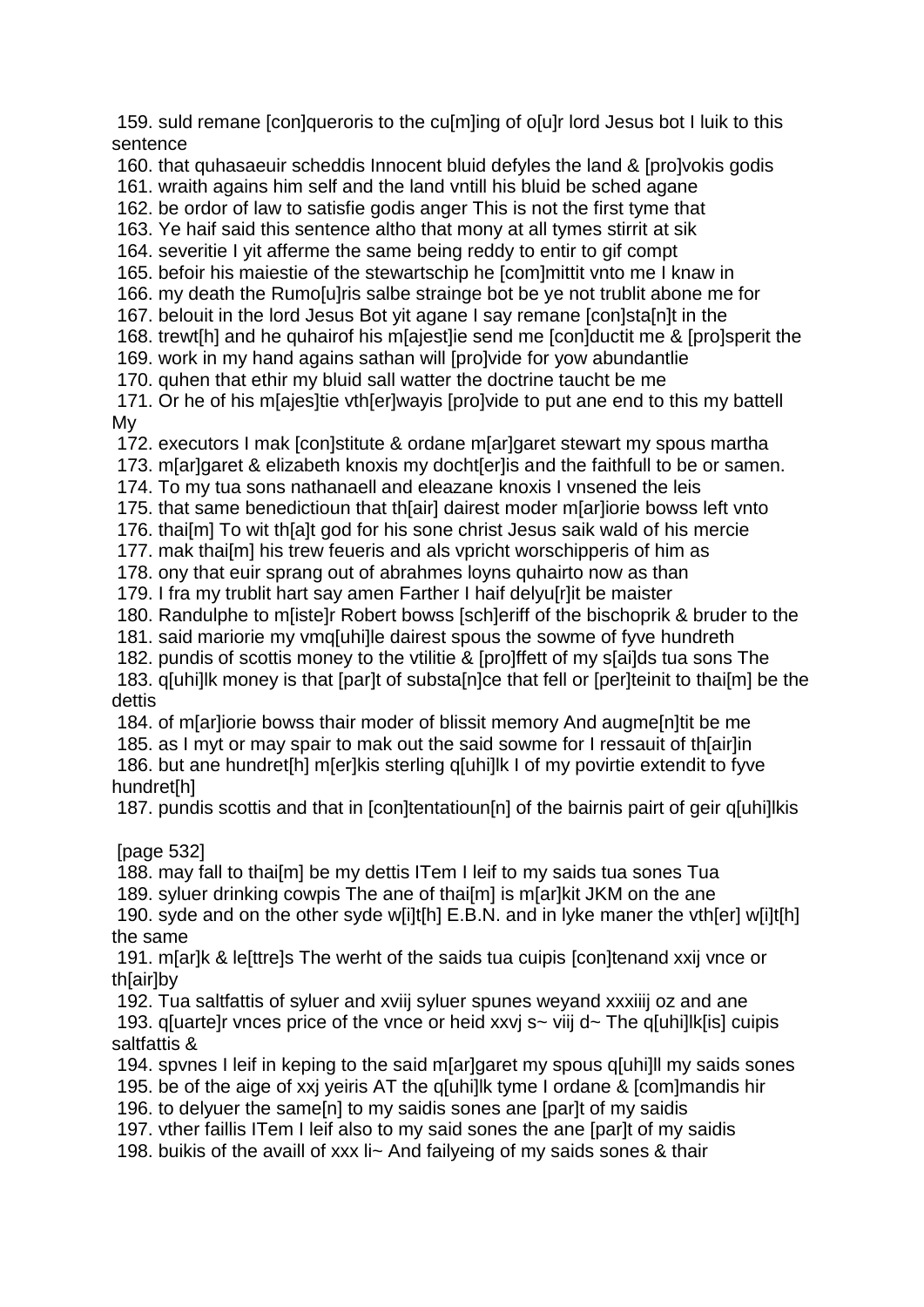199. airis I ordane the foirsaids fyve hundert[h] pundis w[i]t[h] the syluer cuipis spunes

200. saltfattis & buikis to return agane as eftir followis That is to say 201. the ane equale half th[air]of to the said m[ar]garet my spous & my saidis thrie 202. dochteris and the vthir half of the sami[n] to my bruder williame knox 203. & his airis quhatsu[m]euir ITem I leif to my said spous m[ar]garet stewart 204. the aucht hundert[h] m[er]kis q[uhi]lkis ar laid vpoun the landis of pennymour 205. quhairin scho is infeft be andro lord stewart of vchiltrie my fader 206. of law and failyeing of the said m[ar]garet I leif the sami[n] to my saidis 207. thre dochteris and failzeing if thailml I leif the samienl to the said andro 208. lord stewart of vchiltrie & his airis quhatsu[m]evir Chairging and 209. requiring my said fader of law & his airis as thai will a[nswe]r befoir 210. that Incorruptible Juge the lord Jesus that thai suffer not my said spous 211. & children to be defraudit or evill payit of the males & a[n]nuelrent of 212. the saidis landis during the no[n] redemptioun of the sami[n] ITem I leif to paule 213. knox my bruider sone ane hundreth pundis q[uhi]lk lyis in wodset vpoun 214. Robert campbellis landis in kynzeauilent[h] & quhairin the said paule is ellis 215. Infeft and that to be ane help to hald him at the stintis And as [con]teining 216. the rest of my haill guids quhatsu[m]evir I leif to be dividit betuix my 217. said spous & my saidis thrie dochteris and because my said spous man tak 218. the cair of my saidis dochteris & faithfullie travell for thair guid nourishyment 219. & vpbringing Thairfoir I leif my said spous the vse of thair geir 220. q[uhi]ll thai be maireit or cum to [per]fite age AT q[uhi]lk tyme I ordane thai[m] 221. euery ane as the tyme approches to haif th[air] awin that to thai[m] appertenis 222. Sic subscribitur Johne knox John adamesoun witnes ro[bert] watsoun 223. witness Johne Johnsoun witnes

224. Quotta gratis

225. The quote of this testament is given gratis

226. At speale [com]mand of my lordis commissaris

[page 533]

227. We m[iste]r ro[ber]t moule [com]missar of ed[inbu]r[gh] speciallie [con]stitut for [con]firmatioun of testamentis

228. Be the tennour heirof ratefeis appreuis & [con]fermis thir p[rese]nt

229. testame[n]t or Inue[n]tar insafar as the sami[n] is deulie & Lauchfullie maid 230. of the gudis & geir abouespecifeit alai[nar]lie And gevis & [com]mittis the intromissioun

231. w[i]t[h] the sam[e]n the saidis margaret stewart relict of the said vmq[uhi]le Johne knox

232. martha m[ar]garet & elizabeth knoxis his dochteris his exe[cuto]ris testamentaris no[min]at

233. be him Conforme to the lattirwill abouewrittin Reseruand compt to be maid be 234. thame thairfor is accor[dand] of the law And the said m[ar]garet stewart ane of the

235. said[is] exe[cuto]ris being sworne hes maid faith trewlie to execute the said office

236. and hes fundin cautioun that the guidis and geir awin specifait salbe

237. [furt[h]cu[m]and] to all pairteis havand interes as law will As ane act maid 238. th[air]upon beirs.